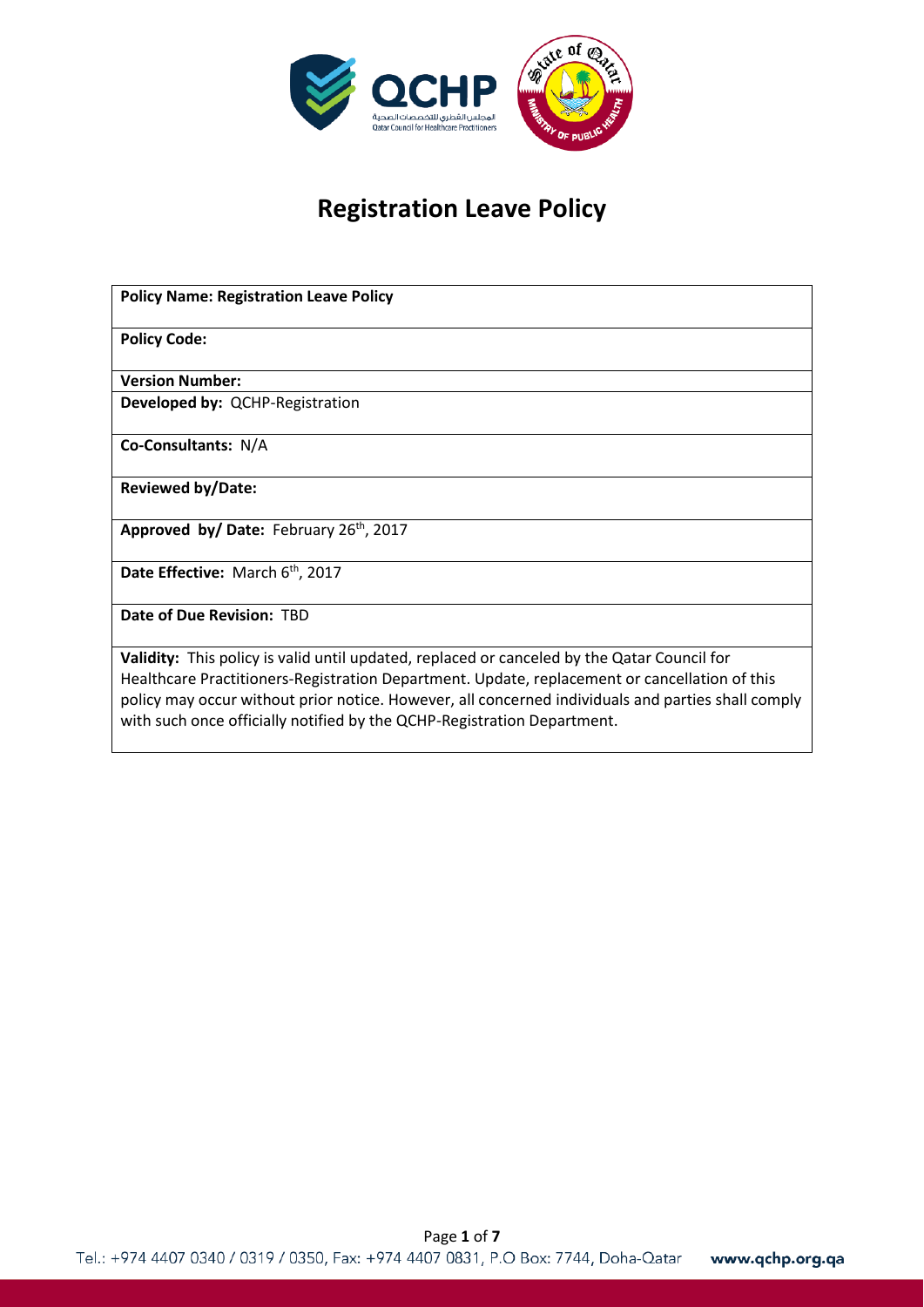

# DOCUMENT CONTROL

# REVISION HISTORY

| Name | Date | Changes | Version |
|------|------|---------|---------|
|      |      |         |         |
|      |      |         |         |
|      |      |         |         |
|      |      |         |         |
|      |      |         |         |
|      |      |         |         |

## REVIEWS BY QCHP-RD

| Name | Date | Organization/Position | Version |
|------|------|-----------------------|---------|
|      |      |                       |         |
|      |      |                       |         |
|      |      |                       |         |

#### APPROVALS BY QCHP-RD

| Name | Date | Organization/Position | Version |
|------|------|-----------------------|---------|
|      |      |                       |         |
|      |      |                       |         |
|      |      |                       |         |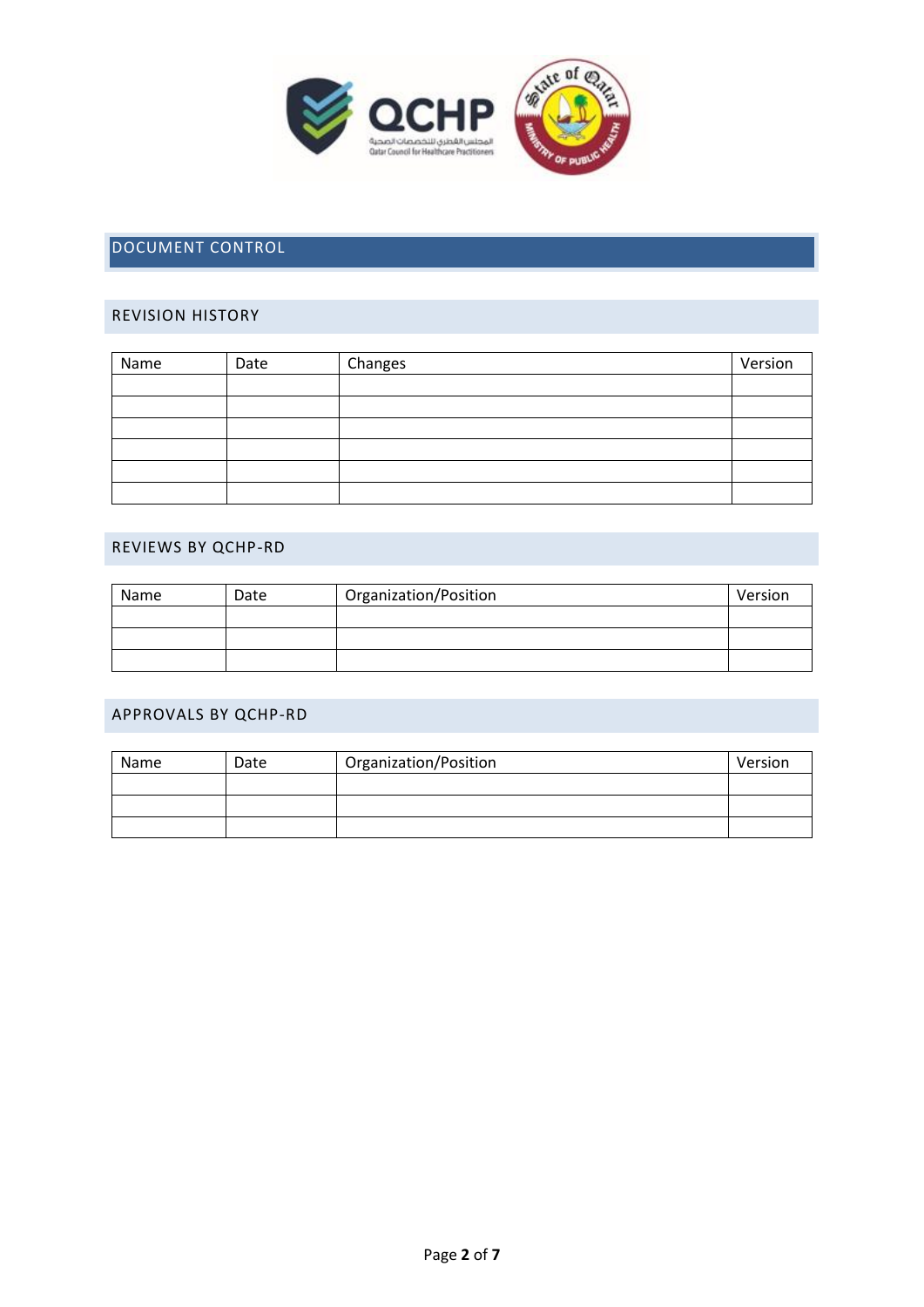

#### **1. Introduction**

Healthcare practitioners may have to be absent from practice for extended periods of time during the course of their career in Qatar. There can be many reasons for this, from maternity leave to illness or otherwise. The length of leave of absence from the practice of healthcare might affect the healthcare practitioners' ability to participate in Continuing Professional Development (CPD) and comply with the requirements of the National Continuing Medical Education / Continuing Professional Development (CME/CPD) program.

# **2. Policy Statement**

**2.1.** All healthcare practitioners in the state of Qatar are required to participate in the National CME/CPD program and comply with the CPD credit requirements of their CPD cycle. For each healthcare practitioner, the start of each 2-year CPD cycle is aligned with their established date of registration/licensure.

When healthcare practitioners are absent from full-time or part-time practice, their CPD cycle credit requirements can be modified, if their leave of absence fulfills the eligibility criteria.

Leaves of absence eligible to modify CPD credit requirements must be:

- 2.1.1. For reasons other than annual or casual leaves.
- 2.1.2. Approved by the concerned authority (employer) of the practitioner.
- 2.1.3. For, at least, 30 (thirty) consecutive days within the license renewal period. The duration shall be calculated from the day the leave started until the date of return to practice or expiry/renewal of licensure (end of CPD cycle), whichever sooner.
- **2.2.** Only eligible leaves that are filed correctly, online, shall be approved by the Qatar Council for Healthcare Practitioners (QCHP) - Registration Department (RD) and forwarded to QCHP- Accreditation Department (AD).
- **2.3.** QCHP-AD shall modify the CPD credits requirements of Healthcare practitioners on eligible leaves according to QCHP-AD's CPD Leave Policy so that CPD cycle end date will remain the same whereas the annual or cycle specific expectations, related to CPD cycle requirements, will be adjusted.

#### **3. Definitions**

- **3.1. CME/CPD Program** is an educational initiative designed by the QCHP-AD to support, enhance and promote the lifelong learning of healthcare practitioners.
- **3.2. CPD Cycle** is the time period established to complete the minimal expectations established by the QCHP-AD.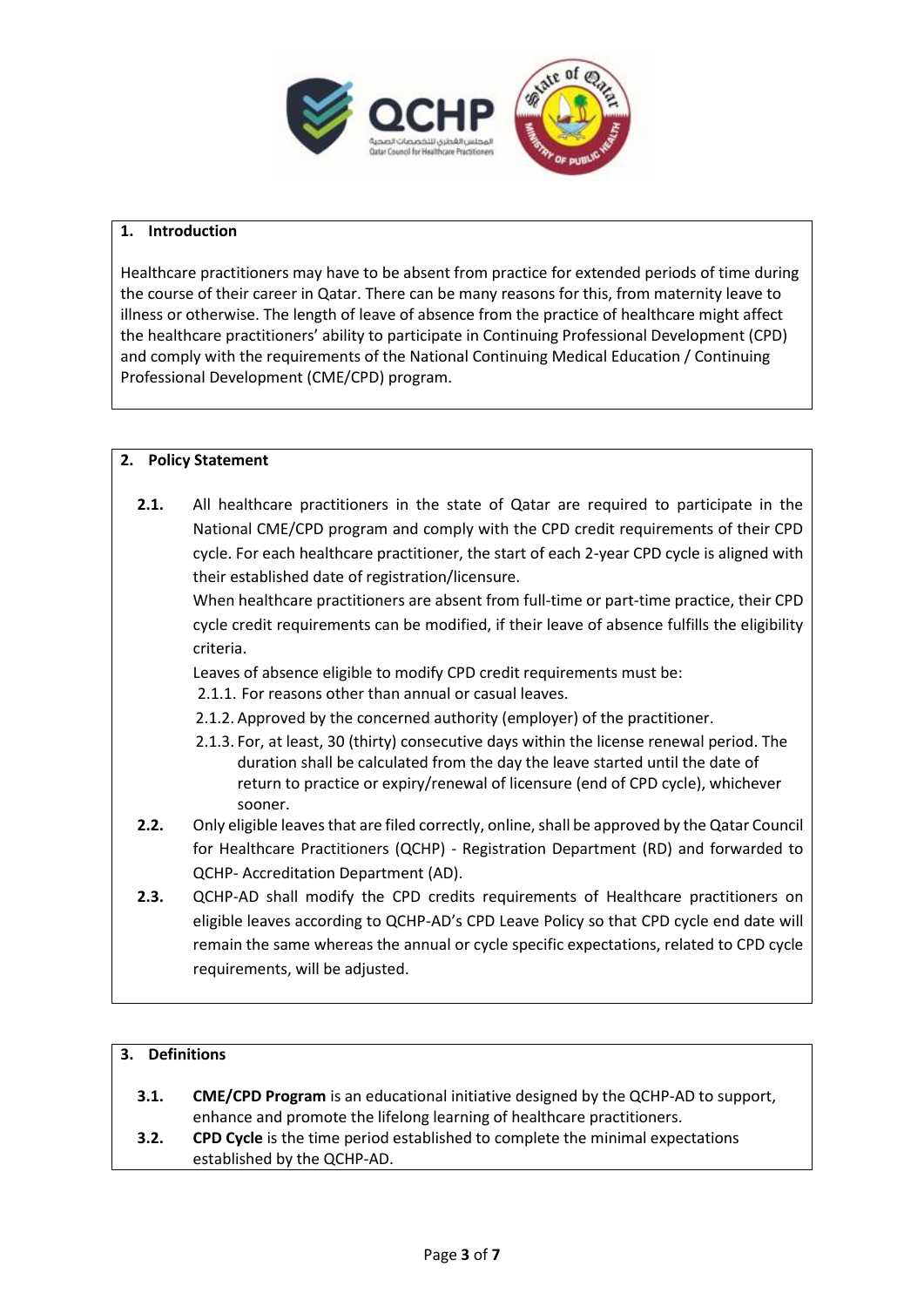

**3.3. Leave of Absence** is the period of time when a healthcare practitioner cannot participate in their full-time or part-time professional practice. Leaves under the scope of this policy include, but are not limited to:

3.3.1.1. Maternity or paternity Leave.

3.3.1.2. Sick Leave.

3.3.1.3. Unpaid Leave.

3.3.1.4. Other Leaves e.g. study leave.

#### **4. Abbreviations**

CME: Continuing Medical Education. CPD: Continuing Professional Development HCPs: Healthcare practitioners. QCHP: Qatar Council for Healthcare Practitioners. QCHP-AD: Qatar Council for Healthcare Practitioners Accreditation Department. QCHP-RD: Qatar Council for Healthcare Practitioners Registration Department.

#### **5. Scope**

This policy applies to all licensed healthcare practitioners in the State of Qatar.

# **6. Roles/ Responsibilities of Auditors**

- **6.1.** Healthcare practitioner is responsible to complete an online leave of absence request/ application and submit the form to their employer.
- **6.2.** Healthcare practitioners are responsible to have documentation from their employer (where applicable) detailing the reason for and duration of their absence of practice.
- **6.3.** The employer is required to review and approve the leave of absence request/ application before submitting it to QCHP-RD.
- **6.4.** QCHP-RD will review and approve the leave of absence request/ application; and notify the QCHP-AD of the approved leaves of absence request/ application.
- **6.5.** QCHP-AD will be responsible to adjust the CPD cycle requirements within the CPD portfolio based on the duration of absence from practice as stipulated by the documentation provided from the healthcare practitioner's physician or employer.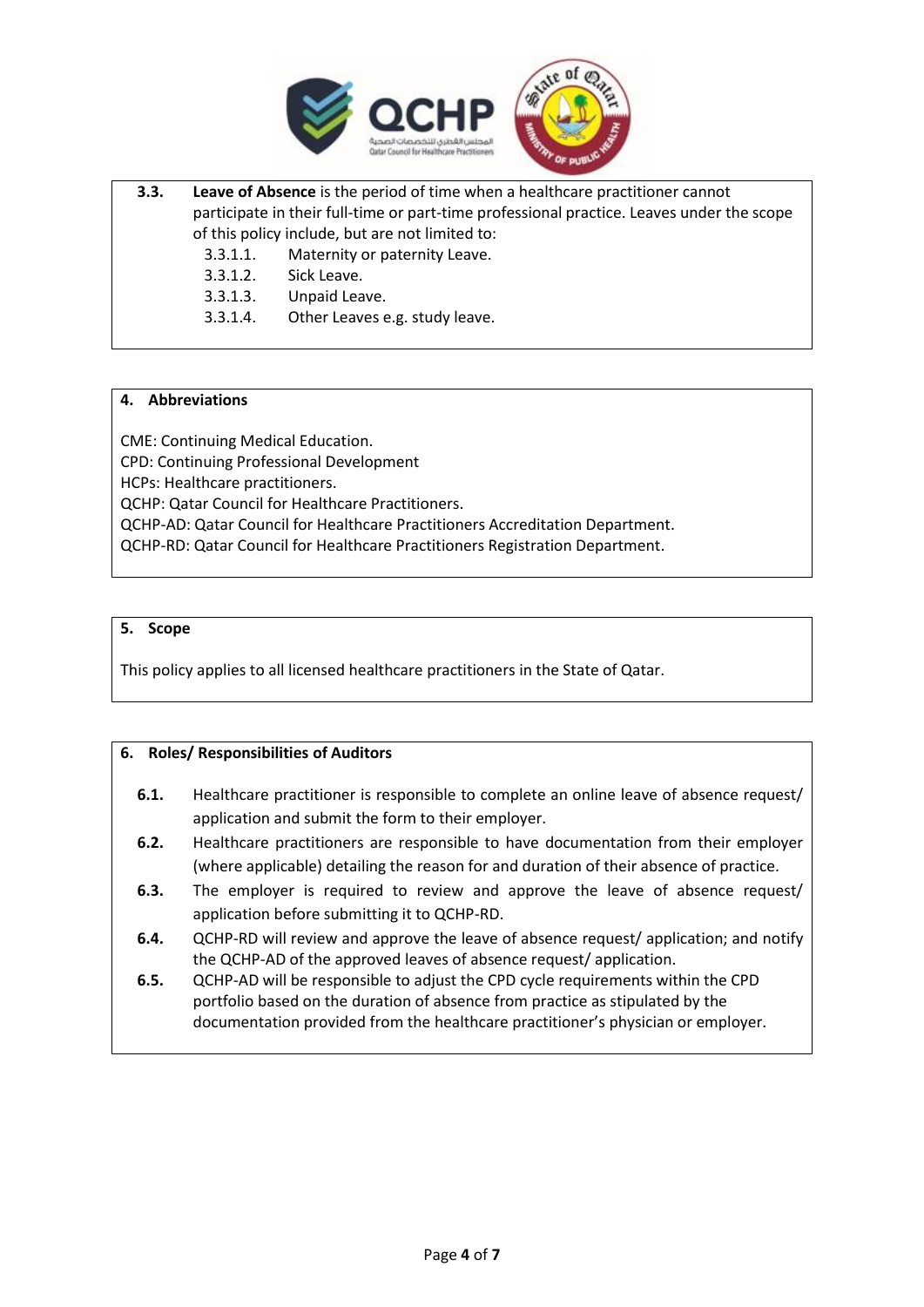

## **7. Procedures/Guidelines**

- **7.1.** Healthcare practitioner submits an online leave of absence request/ application to request an adjustment to their CPD cycle requirements based on the duration of leave of absence. The online form must be reviewed and approved by the employer prior to forwarding to QCHP-RD.
	- 7.1.1. The request shall be submitted by the healthcare practitioner or his/her employer after returning from leave or at the date of expiry/renewal of licensure, whichever sooner.
	- 7.1.2. If a leave of absence falls between two CDP cycles, the  $1<sup>st</sup>$  part of the leave (prior to date of license expiry/renewal) shall be reported (submitted) as leave of absence (if eligible i.e. for 30 consecutive days or more) at or immediately before expiry/renewal of licensure (end of CPD cycle). The 2<sup>nd</sup> part of the leave (following the date of license expiry/renewal), if eligible (for 30 consecutive days or more) shall be reported (submitted) after returning from leave.
	- 7.1.3. Request must include the date of when the healthcare practitioner leave of absence started and the date when he/she returned or is planning to return to work (QCHP-RD must be informed by the actual date of return to practice or professional duties, once it occurs).
	- 7.1.4. There is no limit on the number of requests that can be submitted during an established 2-year CPD cycle.
	- 7.1.5. As per the scope of this policy, no retrospective leave of absence submissions will be accepted after the licensure expiry date (end of CPD cycle). However, healthcare practitioners may submit to QCHP-AD a request to review noncompliance with CPD program requirements within 30 days of CPD cycle closure (Refer to QCHP-AD's CPD Cycle Appeals Process Policy).
- **7.2.** QCHP-RD reviews and processes the submitted leave of absence request.
	- 7.2.1. QCHP-RD evaluates leave of absence eligibility (as per items 2.1 and 7.1 of this policy).
	- 7.2.2. QCHP-RD approves and records the duration of eligible leaves absence in the registration database.
	- 7.2.3. The leave of absence recorded in the registration database will be automatically notified to QCHP-AD.
- **7.3.** Healthcare practitioner's CPD cycle requirements will be adjusted in the CPD e-portfolio (as per QCHP-AD's CPD Leave policy). QCHP-AD informs the healthcare practitioner of the approved changes to CPD cycle requirements.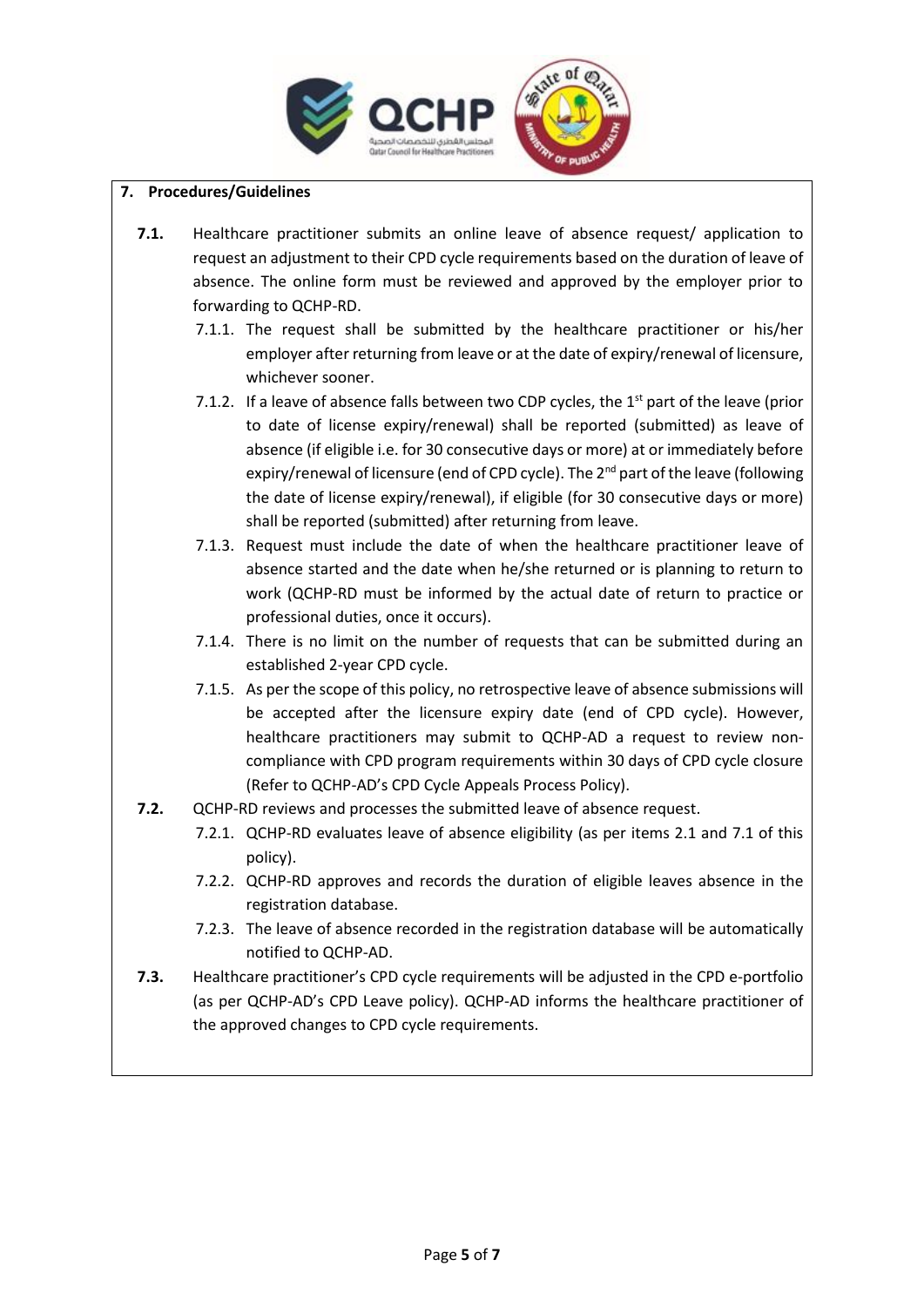

#### **8. Flowcharts**

#### **8.1.** Registration Leave Policy – Appendix 1

#### **9. References and Sources for Further Reading**

N/A

## **10. Related Policies**

- **10.1.** QCHP-AD CPD Cycle Policy (*MOPH/QCHP/AD/CPD/002)*
- **10.2.** QCHP-AD CPD Exemption Policy (*MOPH/QCHP/AD/CPD/003)*
- **10.3.** QCHP-AD CPD Recording Policy (*MOPH/QCHP/AD/CPD/005)*
- **10.4.** QCHP-AD CPD Portfolio Audit Policy (*MOPH/QCHP/AD/CPD/006)*
- **10.5.** QCHP-AD Cycle Appeals Process *(MOPH/QCHP/AD/CPD/007)*
- **10.6.** QCHP-AD CPD Leave Policy (*MOPH/QCHP/AD/CPD/004*)
- **10.7.** *QCHP-RD License Renewal Policy*

#### **11. Governing Law or Regulations**

**11.1.** Amiri Decree No. 7 for the Year 2013 and its amendment.

#### **12. Attachments/Appendices**

**12.1.** Flowchart: Registration Leave Policy